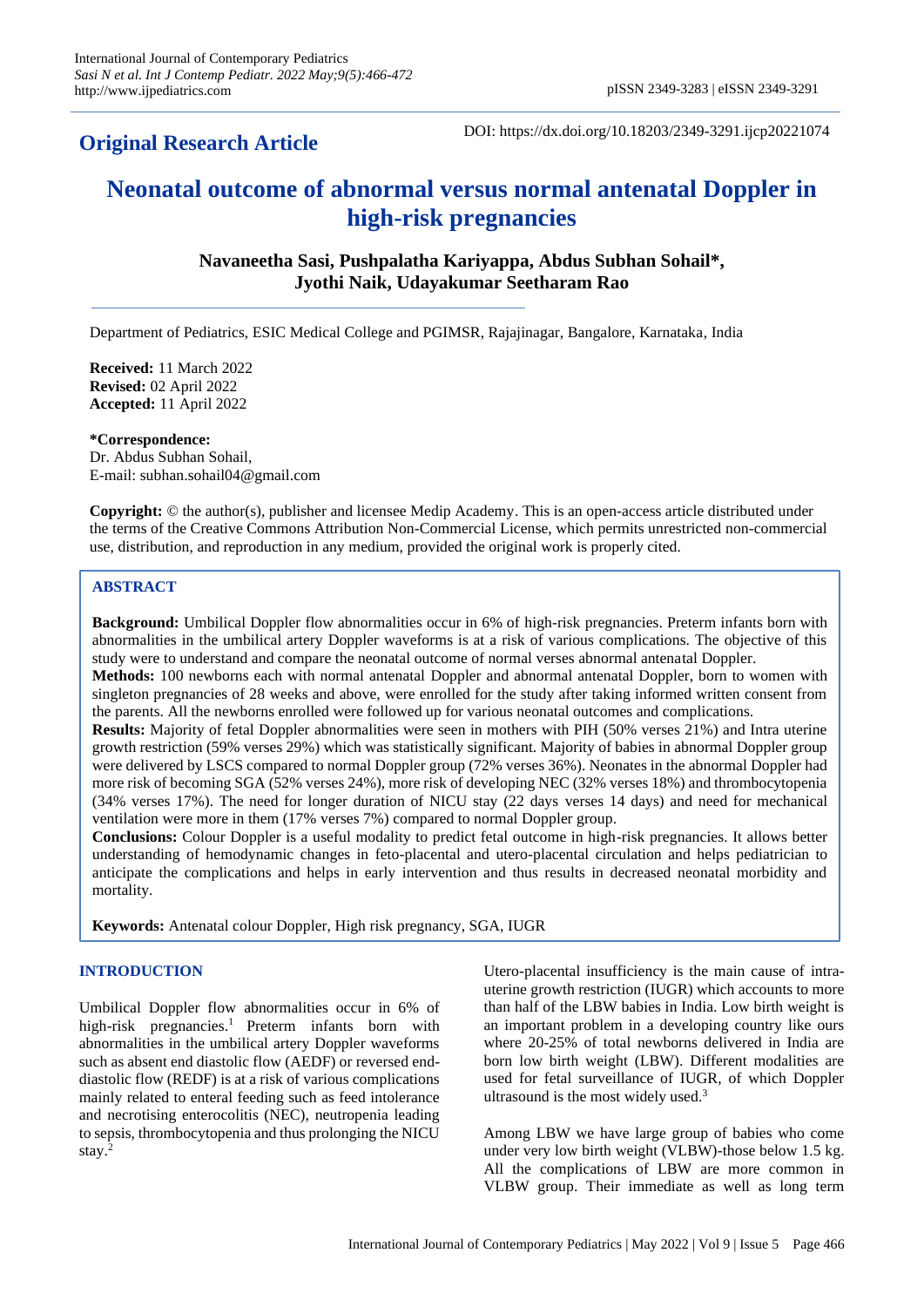outcome are affected. Any measures to reduce low birth weight will go a long way in our health indices. Any modalities which help in early detection and prevention will be helpful for this.<sup>3</sup>

Though a large number of reasons cause IUGR, uteroplacental insufficiency is the major reason among them. Doppler scan can detect this insufficiency by measuring the diastolic flow in umbilical artery thus helping in deciding the management of such cases. Abnormal Doppler can be either decreased/absent or reversed depending on the severity of the condition. This can be assessed by measuring the S/D (systolic/diastolic) ratio.

Diseases that obliterate small muscular arteries in placental tertiary stem villi result in progressive decrease in end diastolic flow which is reflected as high S/D ratio. Absent or reversed diastolic flow often causes IUGR, oligohydramnios and fetal hypoxemia which demands immediate termination of pregnancy resulting in LBW babies.<sup>3</sup>

## *Objective*

The objective of this study was to compare the neonatal outcome of normal verses abnormal antenatal Doppler.

## **METHODS**

This prospective observational case control study was conducted at ESIC MC and PGIMSR, Rajajinagar Bangalore from January 2018 to 2019.

#### *Inclusion criteria*

All neonates admitted in postnatal ward and NICU of ESIC MC and PGIMSR, Rajajinagar, Bangalore, born to mothers with high-risk pregnancy with gestational age >28 weeks, in whom antenatal Doppler was done were included in the study.

#### *Exclusion criteria*

Patients with following criteria were excluded: babies born with congenital anomalies; babies born out of multiple gestational age <28 weeks.

#### *Sample size*

The sample size was 200.

All babies satisfying the inclusion criteria admitted postnatal ward and NICU during the study period were taken as cases. Based on the previous studies the sample size for the present study was calculated by considering the death as outcome in abnormal Doppler studies (12%) and in normal Doppler studies (1%) in high-risk pregnancies from the previously published literature. The minimum sample size was calculated as 60 cases in each group with effect size at 5% level of significance which

gives atleast 80% power assuming one tailed hypothesis. Therefore, the total sample size of the study was 120.

Following formula has been used to calculate the sample size,

$$
N = \frac{6.15x(P_1Q_1 + P_2Q_2)}{(P_1 - P_2)^2}
$$

Where,

 $P_1 = 0.12$ ,

 $Q_1 = 1 - P_1$ ,

 $P_2=0.01$ ,

 $Q_2=1-P_2$ .

#### *Method of collection of data*

All newborns born to women with singleton pregnancies of 28 weeks and above, who were evaluated by Doppler studies for high-risk pregnancies were enrolled for the study after obtaining approval from instituitional ethics committee and taking informed written consent from the parents. Total of 200 newborns were enrolled for the study, 100 were with normal Doppler and 100 were with abnormal Doppler study. All the newborns were followed up for various neonatal complications and outcome.

The neonatal outcome was studied in terms of IUGR, Apgar score, birth weight, need of delivery room resuscitation, need for NICU admission, length of NICU stay and complications like sepsis, NEC, RDS, IVH, neonatal convulsions, thrombocytopenia and neonatal death.

#### *Statistical analysis*

All characteristics were summarized descriptively. For continuous variables, mean±standard deviation (SD) and for categorical data numbers and percentage were used. Data were analyzed using SPSS software version 23.0 and Microsoft office 2010.

#### **RESULTS**

Out of 200 babies born out of high pregnancies 71 born to mothers with PIH, 37 to GDM, 55 oligohydramnios, 79 IUGR. The mean maternal age in abnormal Doppler group and normal doppler group were 24.4 years and 25 years respectively.

50% of the abnormal Doppler study was seen in mothers with PIH compared to 21% in the normal doppler group. 21% of the abnormal Doppler group was seen in mother with GDM compared to 16% of normal antenatal Doppler group.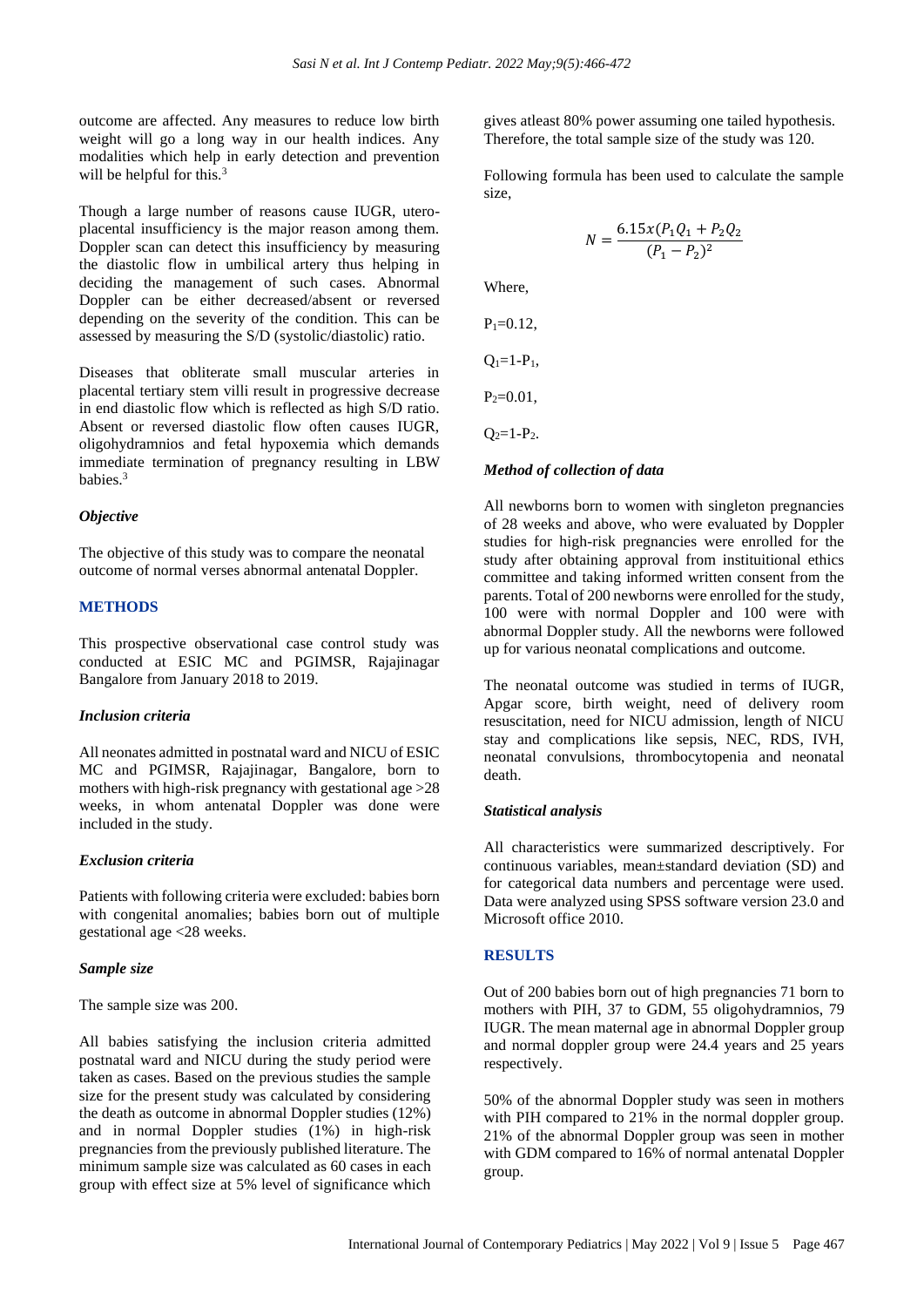33% of the abnormal Doppler group had oligohydramnios compared to 22% in normal Doppler group. 59% of abnormal Doppler group had IUGR compared to 20% in the normal Doppler group  $(p<0.001)$ .

Majority (72%) of neonates in abnormal Doppler group were delivered through LSCS compared to 36% in normal Doppler group which was statistically significant  $(p<0.01)$ . The mean birth weight in the abnormal Doppler group was 1350 g and in the normal Doppler group was 1550 g, which was statistically significant ( $p<0.008$ ). Majority of the SGA babies were in abnormal Doppler group compared to normal Doppler group  $(52\% \text{ versus } 24\%)$  (p<0.001). The Apgar score at 1 min was  $\langle 7 \text{ in } 7\%$  of the neonates in the abnormal Doppler group compared to 3% in the normal Doppler group. RDS was seen in 27% of neonates with abnormal Doppler had compared 17% in normal Doppler. 32% neonates had NEC in the abnormal Doppler group compared to 18% in the normal Doppler group, which was statistically significant ( $p<0.022$ ). 9% of the neonates with abnormal Doppler had culture positive sepsis compared to 3.5% in the normal Doppler group. Thrombocytopenia was seen in 34% of the neonates in the abnormal Doppler group compared to 17% in the normal Doppler group which was statistically significant ( $p<0.005$ ). 19% of the neonates in the abnormal Doppler group had hypoglycemia as compared to 14% of the neonates in normal Doppler group. IVH was seen in 10 and 11% in normal and abnormal Doppler group respectively.

Statistically significant number of neonates required mechanical ventilation and longer NICU stay in abnormal Doppler group compared to normal Doppler group (17% versus 7%, 48 days verses 33 days). Neonatal mortality in the present study was 1.5%, cause of death in 1 baby in abnormal Doppler group was prematurity with severe sepsis and in the normal Doppler group one baby died due to grade III IVH and another due to prematurity with severe sepsis.

## **Table 1: Maternal characteristics.**

| <b>Characteristics</b> | <b>Years</b>   | N   | $\frac{0}{0}$ |
|------------------------|----------------|-----|---------------|
|                        | $18 - 20$      | 52  | 26.0          |
|                        | $21 - 25$      | 79  | 39.5          |
| <b>Maternal age</b>    | $26 - 30$      | 55  | 27.5          |
|                        | >30            | 14  | 7.0           |
| PIH                    | Present        | 71  | 35.5          |
|                        | Absent         | 129 | 64.5          |
| <b>GDM</b>             | Present        | 37  | 18.5          |
|                        | Absent         | 163 | 81.5          |
|                        | Yes            | 55  | 27.5          |
| Oligohydramnios        | N <sub>o</sub> | 145 | 72.5          |
| <b>IUGR</b>            | Yes            | 79  | 39.5          |
|                        | N <sub>o</sub> | 121 | 60.5          |
| Doppler study          | Abnormal       | 100 | 50            |
|                        | Normal         | 100 | 50            |

#### **Table 2: Correlation of various maternal characteristics in normal verses abnormal antenatal Doppler group.**

| <b>Characteristics</b> | <b>Years</b>   | <b>Abnormal Doppler</b> |      | <b>Normal Doppler</b> |      | P value |
|------------------------|----------------|-------------------------|------|-----------------------|------|---------|
|                        |                | N                       | $\%$ | N                     | $\%$ |         |
|                        | 18-20          | 26                      | 26   | 26                    | 26   |         |
|                        | $21 - 25$      | 42                      | 42   | 37                    | 37   |         |
| <b>Maternal age</b>    | $26 - 30$      | 25                      | 25   | 30                    | 30   | 0.856   |
|                        | >30            | ⇁                       | 7    | $\mathcal{I}$         | 7    |         |
|                        | Present        | 50                      | 50   | 21                    | 21   | < 0.001 |
| PIH                    | Absent         | 50                      | 50   | 79                    | 79   |         |
| <b>GDM</b>             | Present        | 21                      | 21   | 16                    | 16   | 0.363   |
|                        | Absent         | 79                      | 79   | 84                    | 84   |         |
| Oligohydramnios        | Yes            | 33                      | 33   | 22                    | 22   | 0.082   |
|                        | N <sub>o</sub> | 67                      | 67   | 78                    | 78   |         |
| <b>IUGR</b>            | Yes            | 59                      | 59   | 20                    | 20   | < 0.001 |
|                        | No             | 41                      | 41   | 80                    | 80   |         |

#### **Table 3: Neonatal outcomes.**

| <b>Characteristics</b> | ears |     |                           |
|------------------------|------|-----|---------------------------|
| Condor                 | Male | 105 | $\epsilon$<br><u>JZ.J</u> |

Continued.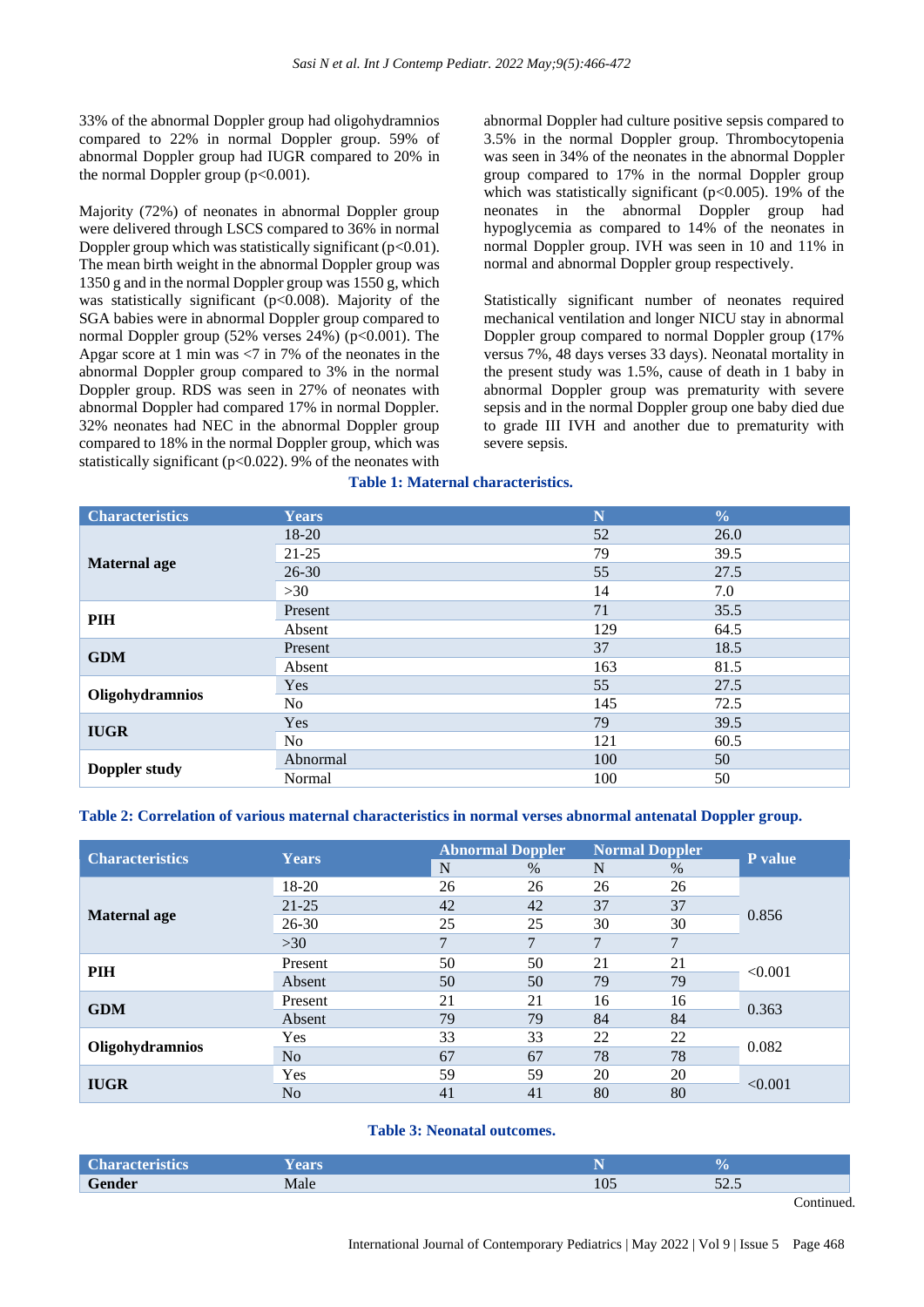## *Sasi N et al. Int J Contemp Pediatr. 2022 May;9(5):466-472*

| <b>Characteristics</b>        | <b>Years</b>                    | N              | $\frac{0}{0}$ |
|-------------------------------|---------------------------------|----------------|---------------|
|                               | Female                          | 95             | 47.5          |
|                               | 28 weeks to 31 weeks and 6 days | 34             | 17            |
|                               | 32 weeks to 33 weeks 6 days     | 52             | 26            |
| Birth weight (kg)             | 34 to 36 weeks 6 days           | 87             | 43.5          |
|                               | 37 to 42 weeks                  | 27             | 13.5          |
| <b>ASA/SGA</b>                | $<$ 1                           | $\overline{4}$ | 2             |
|                               | $1 - 1.5$                       | 77             | 38.5          |
|                               | $1.5 - 2.5$                     | 109            | 54.5          |
| Apgar at 1 minute             | $2.5 - 3.5$                     | 10             | 5             |
|                               | <b>AGA</b>                      | 124            | 62            |
| <b>Need for resuscitation</b> | <b>SGA</b>                      | 76             | 38            |
|                               | $\leq$ 4                        |                | 0.5           |
|                               | $4 - 7$                         | 9              | 4.5           |

## **Table 4: Correlation of various neonatal outcome in normal verses abnormal antenatal Doppler group.**

| <b>Neonatal outcome</b>       |                             | <b>Abnormal Doppler</b> |          | <b>Normal Doppler</b> |      |                |  |
|-------------------------------|-----------------------------|-------------------------|----------|-----------------------|------|----------------|--|
|                               |                             | N                       | $\%$     | N                     | $\%$ | <b>P</b> value |  |
|                               | <b>NVD</b>                  | 28                      | 28       | 64                    | 64   | < 0.05         |  |
| <b>Mode of delivery</b>       | <b>LSCS</b>                 | 72                      | 72       | 36                    | 36   |                |  |
|                               | 28 weeks-32 weeks           | 11                      | 11       | 23                    | 23   |                |  |
|                               | 32 weeks to 33 weeks 6 days | 35                      | 35       | 17                    | 17   | 0.063          |  |
| <b>Gestational age</b>        | 34 weeks to 36 weeks 6 days | 43                      | 43       | 44                    | 44   |                |  |
|                               | 37 weeks to 42 weeks        | 11                      | 11       | 16                    | 16   |                |  |
| Birth weight (kg)             | $\leq$ 1                    | $\Omega$                | $\theta$ | 4                     | 4    |                |  |
|                               | $1 - 1.5$                   | 47                      | 47       | 30                    | 30   | 0.008          |  |
|                               | $1.5 - 2.5$                 | 51                      | 51       | 58                    | 58   |                |  |
|                               | $2.5 - 3.5$                 | 2                       | 2        | 8                     | 8    |                |  |
|                               | AGA                         | 48                      | 48       | 76                    | 76   | < 0.001        |  |
| <b>AGA/SGA</b>                | <b>SGA</b>                  | 52                      | 52       | 24                    | 24   |                |  |
| Apgar score                   | $\leq$ 4                    | $\theta$                | $\theta$ |                       |      |                |  |
|                               | $4 - 7$                     | $\overline{7}$          | 7        | $\overline{2}$        | 2    | 0.152          |  |
|                               | >7                          | 93                      | 93       | 98                    | 98   |                |  |
| <b>Need for resuscitation</b> | Yes                         | 6                       | 6        | 3                     | 3    |                |  |
|                               | No                          | 94                      | 94       | 97                    | 97   | 0.306          |  |

## **Table 5: Neonatal complications.**

| <b>Complications</b>    |                | <b>Number</b> | $\frac{0}{0}$ |
|-------------------------|----------------|---------------|---------------|
| <b>RDS</b>              |                | 44            | 22            |
| <b>IVH</b>              |                | 21            | 10.5          |
| Hypoglycaemia           |                | 33            | 16.5          |
| <b>NEC</b>              |                | 50            | 25            |
| <b>Sepsis</b>           |                | 55            | 27.5          |
| Thrombocytopenia        |                | 51            | 25.5          |
| <b>Mechanical</b>       | Yes            | 24            | 12            |
| ventilator              | N <sub>o</sub> | 176           | 88            |
|                         | $0 - 1$        | 39            | 19.5          |
|                         | $1 - 7$        | 31            | 15.5          |
| <b>Duration of</b>      | $7 - 14$       | 49            | 24.5          |
| <b>NICU</b> stay (days) | 14-28          | 72            | 36            |
|                         | $>28$          | 9             | 4.5           |
|                         | Survived       | 197           | 98.5          |
| <b>Mortality</b>        | Expired        | 3             | 1.5           |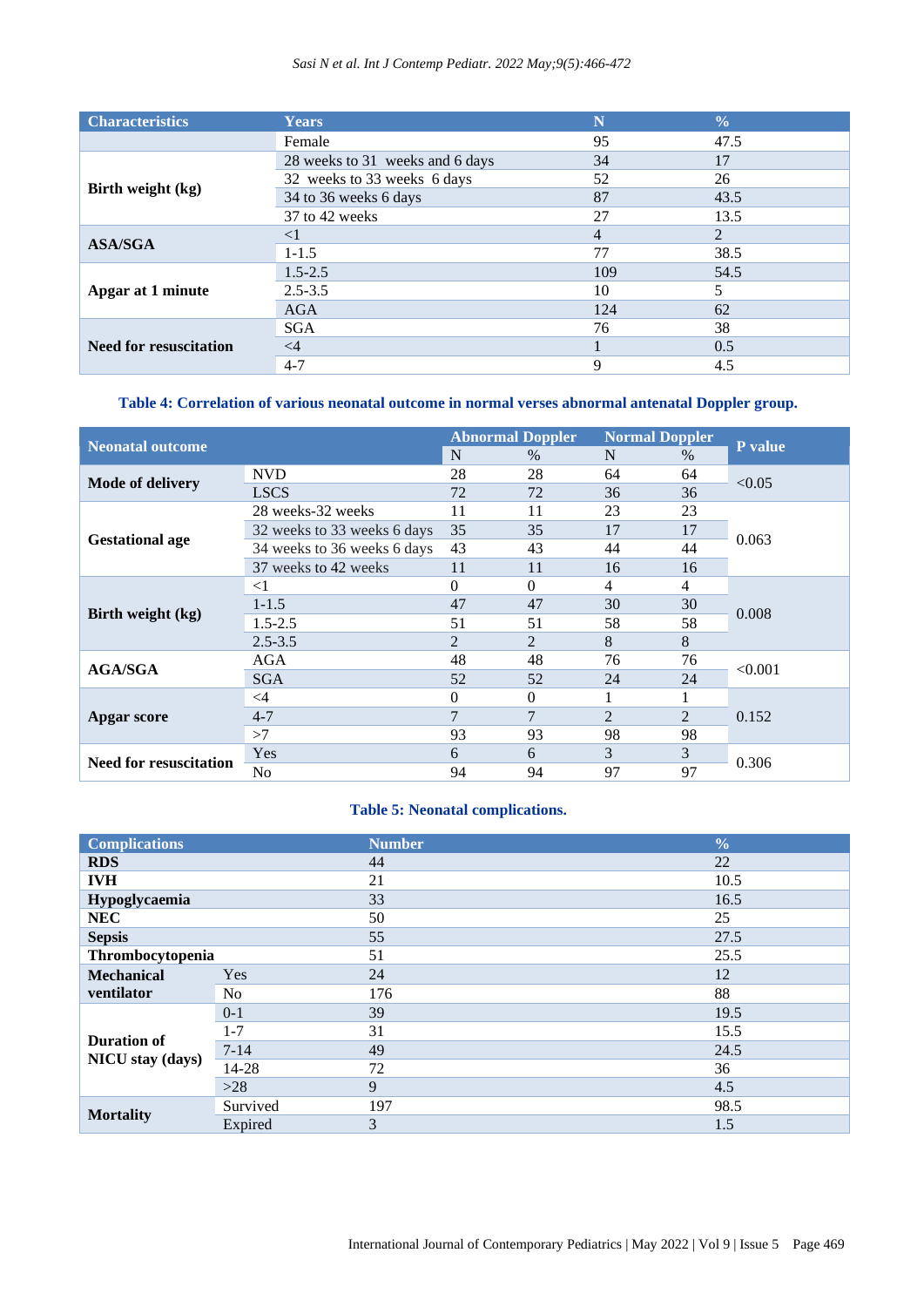| <b>Neonatal outcome</b>         |                | <b>Abnormal Doppler</b> |      | <b>Normal Doppler</b> |      |                |
|---------------------------------|----------------|-------------------------|------|-----------------------|------|----------------|
|                                 |                | N                       | $\%$ | N                     | $\%$ | <b>P</b> value |
| <b>Mechanical</b>               | Yes            | 17                      |      |                       |      |                |
| ventilation                     | N <sub>o</sub> | 83                      | 83   | 93                    | 93   | $0.030*$       |
| <b>Duration of NICU</b><br>stay | $0 - 1$        | 10                      | 10   | 29                    | 29   | $0.015*$       |
|                                 | $1 - 7$        | 17                      | 17   | 14                    | 14   |                |
|                                 | $7 - 14$       | 25                      | 25   | 24                    | 24   |                |
|                                 | 14-28          | 43                      | 43   | 29                    | 29   |                |
|                                 | >28            |                         | 5    | 4                     | 4    |                |
| <b>Neonatal mortality</b>       | Survived       | 99                      | 99   | 98                    | 98   |                |
|                                 | Expired        |                         |      |                       | ◠    | 0.561          |

## **Table 6: Correlation of MV, duration of NICU stay and mortality in normal verses abnormal antenatal Doppler group.**

Significant at 5% level of significance (p<0.05).

## **DISCUSSION**

Antenatal Doppler scan is important in antenatal monitoring, planning the mode and time of delivery and also predicting the perinatal outcome.<sup>4</sup> Early changes in placenta-based growth restriction in peripheral vessels like the umbilical and middle cerebral arteries are detected by Doppler velocimetry. Late changes are better understood by abnormal flow in ductus venosus and fetal aortic and pulmonary outflow tracts and by reversal of umbilical artery flow.

Abnormal Doppler velocimetry findings like absent or reversal of end diastolic flow depicts an advanced stage of placental compromise and is associated with placental arterial obliteration. Persistent absent or reversal of end diastolic flow is related to hypoxia, acidosis and fetal death $5$ 

In our study there is no statistically significant correlation between maternal age and Doppler changes (24.4 verses 25%), similar to studies done by Hackett et al (24.8 verses 25.4), Pauline et al (27 verses 25.3) and McDonell et al (28 verses 29).6-8

PIH causes vasculopathy leading to uteroplacental insufficiency. Our study showed statistically significant correlation between PIH and abnormal antenatal Doppler (p<0.001), which was similar to studies done by Byun et al.<sup>9</sup> However, study done by Pauline et al did not find any statistically significant correlation between PIH and Doppler studies.<sup>5</sup>

In the present study more number (21%) of abnormal antenatal Doppler study was seen in mothers with GDM compared to 16% in the normal antenatal Doppler group.

In the present study 33% of the abnormal Doppler group had oligohydraminos compared to 22% in normal Doppler group. Similar findings were seen in studies done by Byun et al and Hackett et al.6,9

In our study 59% of abnormal Doppler group had IUGR compared to 20% in the normal Doppler group, which was statistically significant. Similar, to studies done by Hackett et al  $(88\%$  and 35 %) and Yakout et al.<sup>6,10</sup>

In the present study 72% of neonates in abnormal Doppler group were delivered through LSCS compared to 36% in normal Doppler group  $(p<0.01)$ , similar observation was seen in studies done by Hackett et al (51% versus 9%, p<0.01) and Tolu et al  $(32 \text{ vs } 70 \text{ %}).^{6,11}$  However, study done by McDonell et al did not find any correlation between mode of delivery and Doppler study.<sup>8</sup>

Reversal or absent end diastolic flow causes uteroplacental insufficiency resulting in fetal growth restriction. In our study there was significant statistical correlation seen between birth weight and abnormal Doppler study, the mean birth weight is lesser (1350 g) in the abnormal Doppler group compared to normal Doppler group (1550 g). Similar to study done by McDonell et al however in studies done by Pauline et al and Lakshmi et al although mean birth weight was lesser in abnormal Doppler group compared to normal Doppler group, difference was not statistically significant.<sup>7,8,12</sup> This may be due to the fact their study was done only on VLBW babies.

In present study SGA babies were significantly higher in abnormal Doppler group compared to normal Doppler group (52% versus 24%, p<0.001). Similar findings were observed in a study done by McDonell et al and Hackett et al.6,8

Apgar score of <7 at 1 min was observed in 7% and 3% neonates in abnormal and normal Doppler group respectively in our study, similar to in studies done by Hackett et al but in Tolu et al. $6,11$ 

Delivery room resuscitation was required in 6% and 3%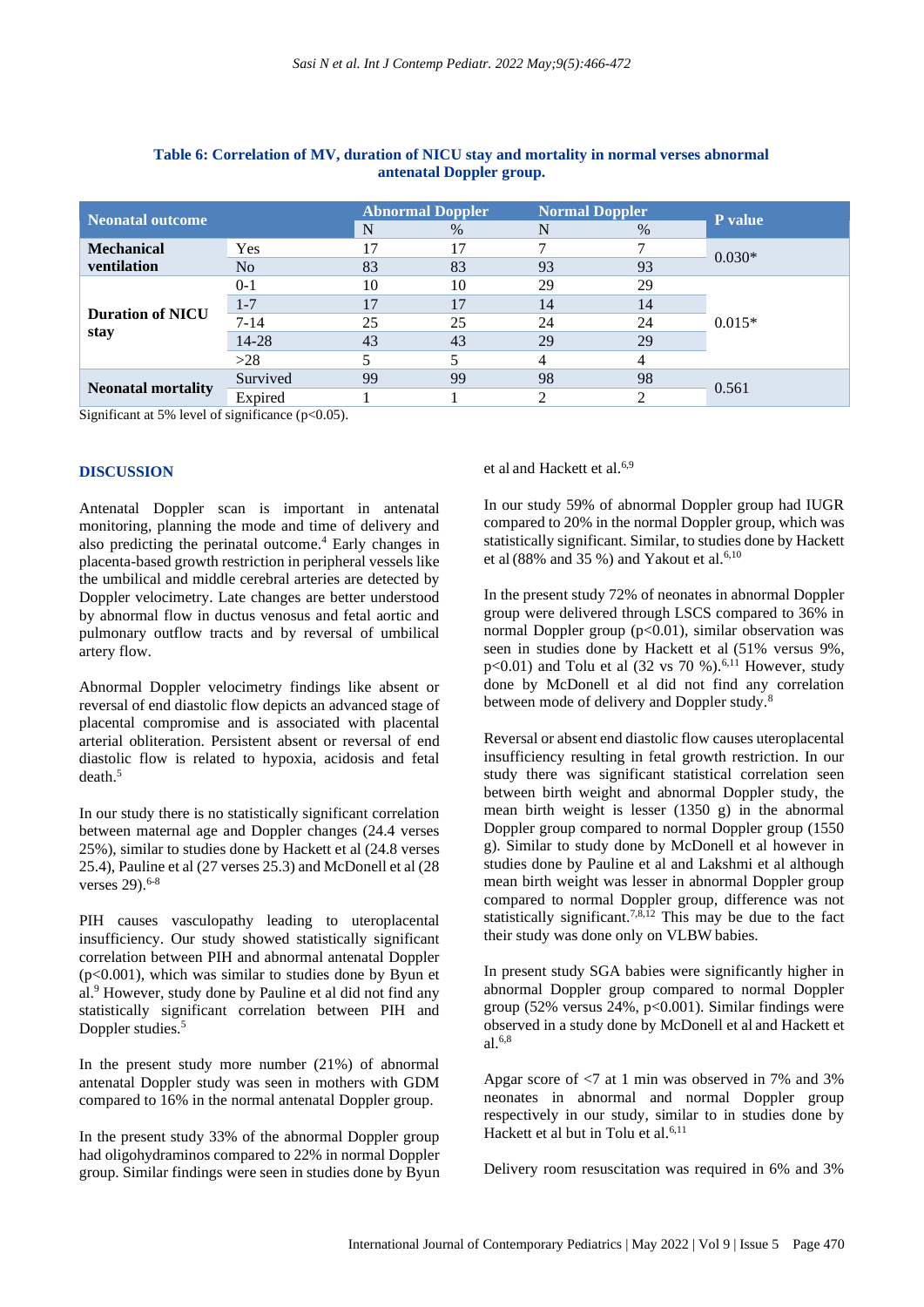neonates in abnormal Doppler and normal Doppler group. Similarly, McDonell et al in their study didn't find any significant correlation between delivery room resuscitation and abnormal Doppler study.<sup>8</sup>

In the present study 27% of neonates with abnormal Doppler developed RDS compared with 17% in normal Doppler group, Similar observations were also made in studies done by Hackett et al (42% versus 25%, p value NS) and Tolu et al  $(12.8\% \text{ versus } 51.4\%).^{6,11}$ 

The increased incidence of NEC in neonates with abnormal antenatal Doppler is due to increased vascular resistance in the mesenteric circulation which results in hypoxic ischemic injury to intestine before birth. In present study 32% neonates developed NEC in the abnormal compared with 18% in the normal Doppler group. Similar findings were seen in studies done by Hackett et al and McDonell et al.6,8 However, study done by Lakshmi et al did not find any significant correlation between Normal verses abnormal Doppler with NEC which was probably due to their study group consisting of VLBW babies where overall incidence of NEC was more.<sup>12</sup>

Sepsis is one of the complications in babies with Doppler flow abnormalities in our study culture positive sepsis was seen more in abnormal Doppler as compared to normal Doppler group (9% verses 3.5%). Similar observation was seen in study done by Lakshmi et al (15% versus 8%,  $p=0.051$ ) and et al (24.3% vs 9%).<sup>11</sup>

Platelet aggregation and consumption by placenta causes thrombocytopenia. In our study thrombocytopenia was seen in 34% and 17% neonates in abnormal and normal Doppler group, Similar to studies done by McDonell et al and Pauline et al.7,8 However, study done by Hackett et al did not prove any statistically significant correlation between thrombocytopenia and Doppler studies.<sup>4</sup>

Hypoglycemia was seen in 19% and 14% neonates in abnormal Doppler group as compared to normal Doppler group (p>0.23). Similar to study done by Lakshmi et al  $(8\%$  verses 4%, p=0.341).<sup>12</sup>

In the present study IVH developed in 10% and 11% neonates in the abnormal Doppler and normal Doppler respectively. No statistically significant correlation was seen between Doppler study and IVH in the study group as our study included more preterm babies. Similar observations were also found in the study done by Pauline et al (8.6% verses 14.35, p>0.1).<sup>7</sup>

Significant number of neonates in abnormal Doppler group required mechanical ventilation compared to normal Doppler group in the present study (17% versus 7%). However similar study done by Lakshmi et al, McDonell et al and Pauline et al did not find any statistically significant correlation between mechanical ventilation and Doppler study as their study group consisted of VLBW and premature babies.<sup>7,8,12</sup>

In the present study neonates in the abnormal Doppler group had a longer NICU stay compared to normal Doppler group which was statistically significant.

The present study did not find any statistically significant correlation between neonatal mortality and Doppler study. Similar observations were noted in studies done by Hackett et al, Pauline et al, McDonell et al but study by Tolu et al study showed statistically significant correlation  $(24.3\%$  versus  $3\%$ ).<sup>6-8,12</sup>

## *Limitations*

The main limitations of our study was relatively small sample size, single centered and short period. In the current study decision was made based on Doppler flow abnormality only. There was also a possibility of gestational age confounding the outcome. It would had been better if the study was done by incorporating antenatal fetal surveillance, change patterns of umbilical artery Doppler flow.

## **CONCLUSION**

Colour Doppler is a useful modality to predict fetal outcome in high-risk pregnancies. It allows better understanding of hemodynamic changes in fetoplacental and uteroplacental circulation. The present study and various other studies have found that there is a strong relationship between adverse pregnancy outcomes in these babies with abnormal Doppler and therefore sonographic surveillance of these high-risk fetuses helps pediatrician to anticipate the complications and helps in early intervention and thus results in decreased neonatal morbidity and mortality.

*Funding: No funding sources Conflict of interest: None declared Ethical approval: The study was approved by the Institutional Ethics Committee*

## **REFERENCES**

- 1. Barone G, Maggio L, Saracino A, Perri A, Romagnoli C, Zecca E. How to feed small for gestational age newborns. Ital J Pediatr. 2013;39:28.
- 2. Dorling J, Kempley S, Leaf A. Feeding growth restricted preterm infants with abnormal antenatal Doppler results. Arch Dis Child Fetal Neonatal Ed. 2005;90(5):359-63.
- 3. Brütsch S, Burkhardt T, Kurmanavicius J, Bassler D, Zimmermann R, Natalucci G, et al. Neurodevelopmental outcome in very low birthweight infants with pathological umbilical artery flow. Arch Dis Child Fetal Neonatal Ed. 2016;101(3):212-6.
- 4. Ritz E, Amann K, Koleganova N, Benz K. Prenatal programming-effects on blood pressure and renal function. Nat Rev Nephrol. 2011;7(3):137-44.